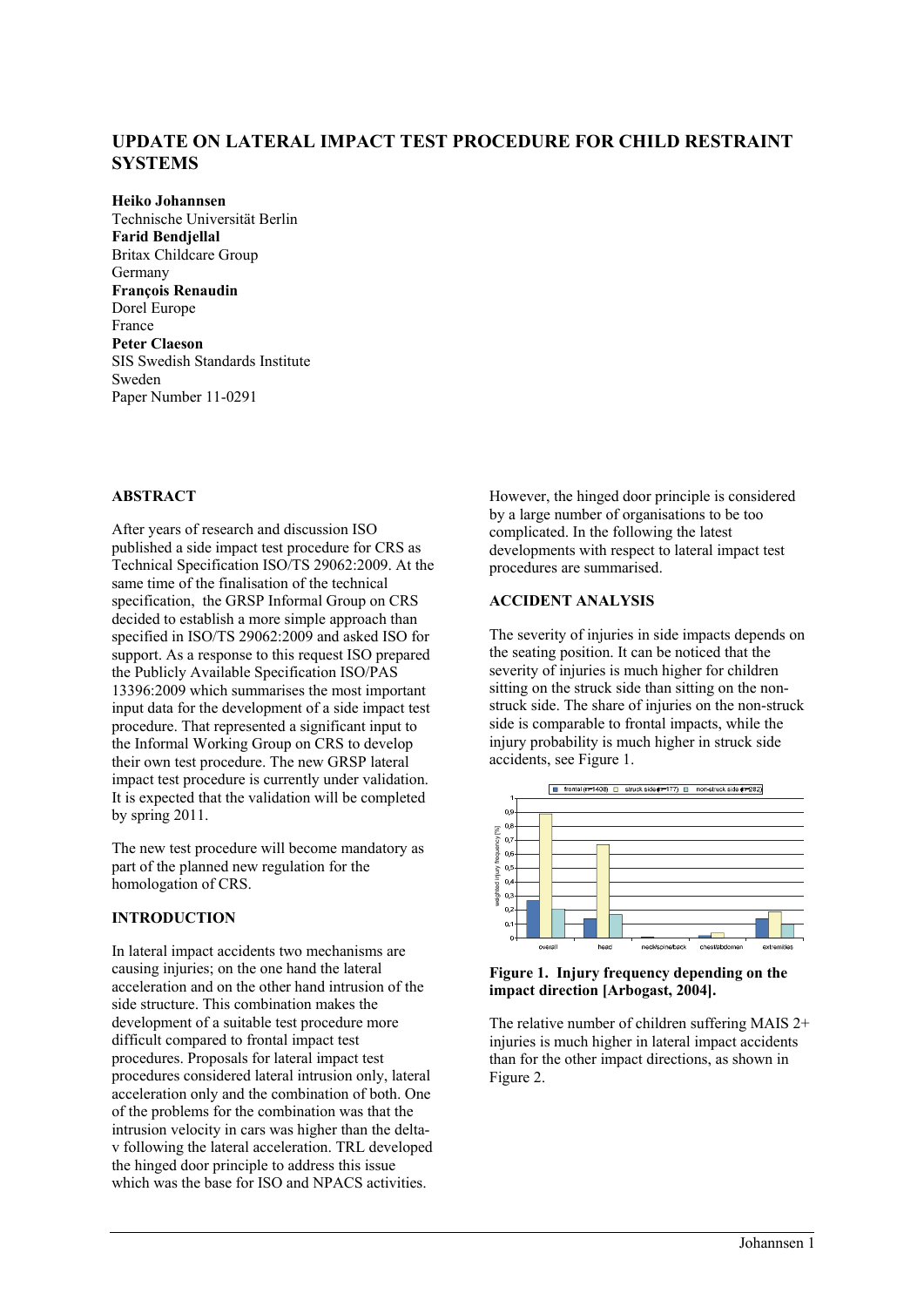

**Figure 2. Share of different impact directions [Langwieder, 2002].** 

Regarding the different body regions the risk for severe injuries decreases from the head down to the legs. The frequently observed injuries of arms and legs are not of high severity, but may cause long term impairments. The focus for investigations concerning improvements of CRS should be primarily on the head but to certain extent also on neck and thorax/thorax, see Figure 3.



**Figure 3. Injury risk of different body regions of 68 injured children in side impacts [Langwieder, 1996].** 

Looking at the distribution of injuries in lateral impacts from 1985 to 2001 it is obvious that the injury probability decreased since 1985 while the risk to suffer neck injuries increased and the chest remained unchanged, see Figures 4, 5, and 6.



**Figure 4. Injury probability of different body regions in side impact accidents between 1985 and 1990 [Otte, 2003].** 



**Figure 5. Injury probability of different body regions in side impact accidents between 1991 and 1996 [Otte, 2003].** 



**Figure 6. Injury probability of different body regions in side impact accidents between 1997 and 2001 [Otte, 2003].** 

These accident data show that side impact accidents are severe ones especially for those children (age up to 12 years) sitting at the struck side. Especially head, and to some degree neck and chest need to be protected.

In a study of the Swedish accident situation Jakobsson et al. [Jakobsson, 2005] did not find any moderate-severe (AIS2+) head injuries in children using rear-facing (RF) CRS involved in lateral impact accidents, while children using forward facing (FF) booster seats or the car belt only suffered from moderate-severe injuries (AIS2+) in side impacts.

Based on results of the EC funded CHILD project and the EEVC/WG18 Report (Feb 2006), non-head containment combined with intrusion loading is found to be the major reasons for head injuries in side impacts involving rearward facing and forward facing harness type CRS as well as high back booster and backless booster [Johannsen, 2006; EEVC, 2006].

Analysis of accident data involving children in side impacts from different sources and different regions of the world (Germany, Sweden and USA) indicates that the purely lateral impact (due to the accident data coding with  $\pm 15^{\circ}$  deviation) is possibly more severe than angled ones while the share of perpendicular and angled impacts with forward component is nearly equal [Johannsen, 2007a]. Although all three sources show the same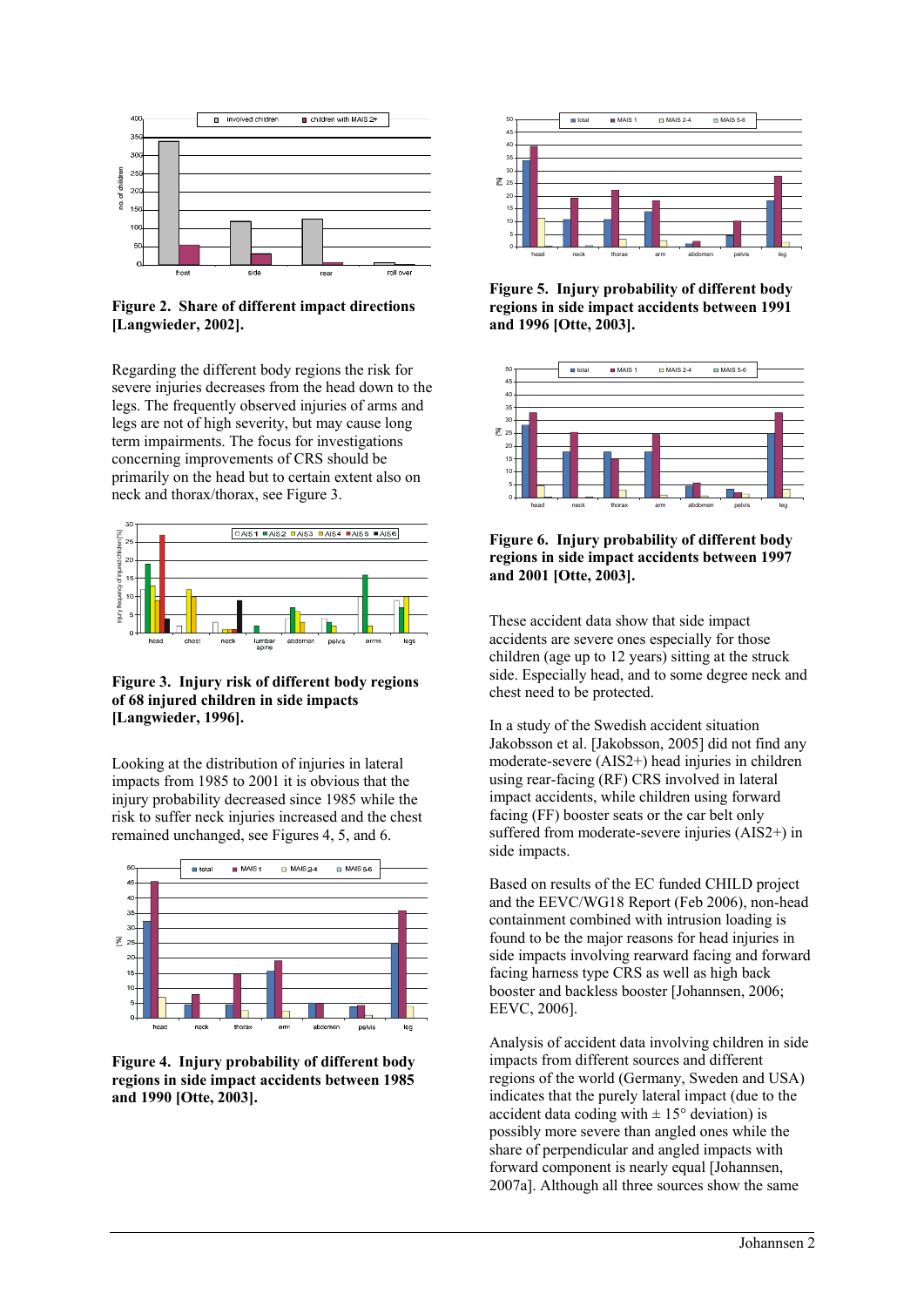tendency, final conclusions are not possible as the number of involved children is too small to allow statistical significant results. This data regards all types of impact objects and restraint use.

Henary et al [Henary, 2007] found when comparing the risk of injury between children (aged 0-23 months) in side impacts, using US crash data (NASS-CDS), a significant higher benefit for children in rearward facing compared to forward facing harness type CRS. The authors conclude that this is likely because a forward component in the vehicle travel direction in many of the cases will move the head forward during the crash.

The struck car is in many cases subject to an angled acceleration due to its initial speed. The main expected influence of a possible forward component would be an increase in head forward motion. Head forward trajectory can also be influenced by pre-braking conditions. Maltese et al [Maltese, 2007] mapped probable head contact points for 4 to 15 year old injured children (not using child seats) involved in a side impact seated on the struck side in the rear seat. The contacts were mainly found adjacent to the likely initial position of the head of the in-position rear seat child occupant, and adjusted forward. The authors state this forward adjustment is likely due to the forward component.

# **ACTIVITIES OF THE DIFFERENT WORKING GROUPS**

# **ISO TC22 SC12 WG1**

The ISO Working Group on Child Safety of Sub committee on Passive Safety and Crash Protection started in the nineties with the development of a side impact test procedure.

 **ISO 14646** was the first project concerning the standardisation of a lateral impact test procedure. After the disapproval of ISO DIS 14646 by a small margin ISO working group on child safety decided to summarise the knowledge gained for the development as a Technical Report. The ISO/TR 14646:2007 was published in 2007. A summary of the Technical Report is given in [Johannsen, 2007b].

 **ISO/TS 29062:2009** was the follow up project of ISO 14646 which concluded as a Technical Specification. In parallel to the ISO/TR 14646:2007 ISO restarted the project to publish a side impact test procedure. ISO/TS 29062:2009 was published in 2009. The test procedure is comparable to the NPACS test procedure. Similar to the original DIS 14646 procedure a hinged door test procedure was utilised.

Figure 7 shows the set-up according to ISO/TS 29062:2009 for FF CRS. In order to avoid a gap between backrest and panel the backrest is moveable in Y direction.



**Figure 7. Side impact test bench according to ISO TS 29062 for FF CRS.** 

In order to test RF and FF CRS in comparable severity conditions the set-up is different for both CRS types. Using a hinged door test procedure it is important to have the maximum intrusion close to the dummy's head. The set-up for RF CRS is shown in Figure 8.



**Figure 8. Side impact test bench according to ISO TS 29062 for RF CRS.**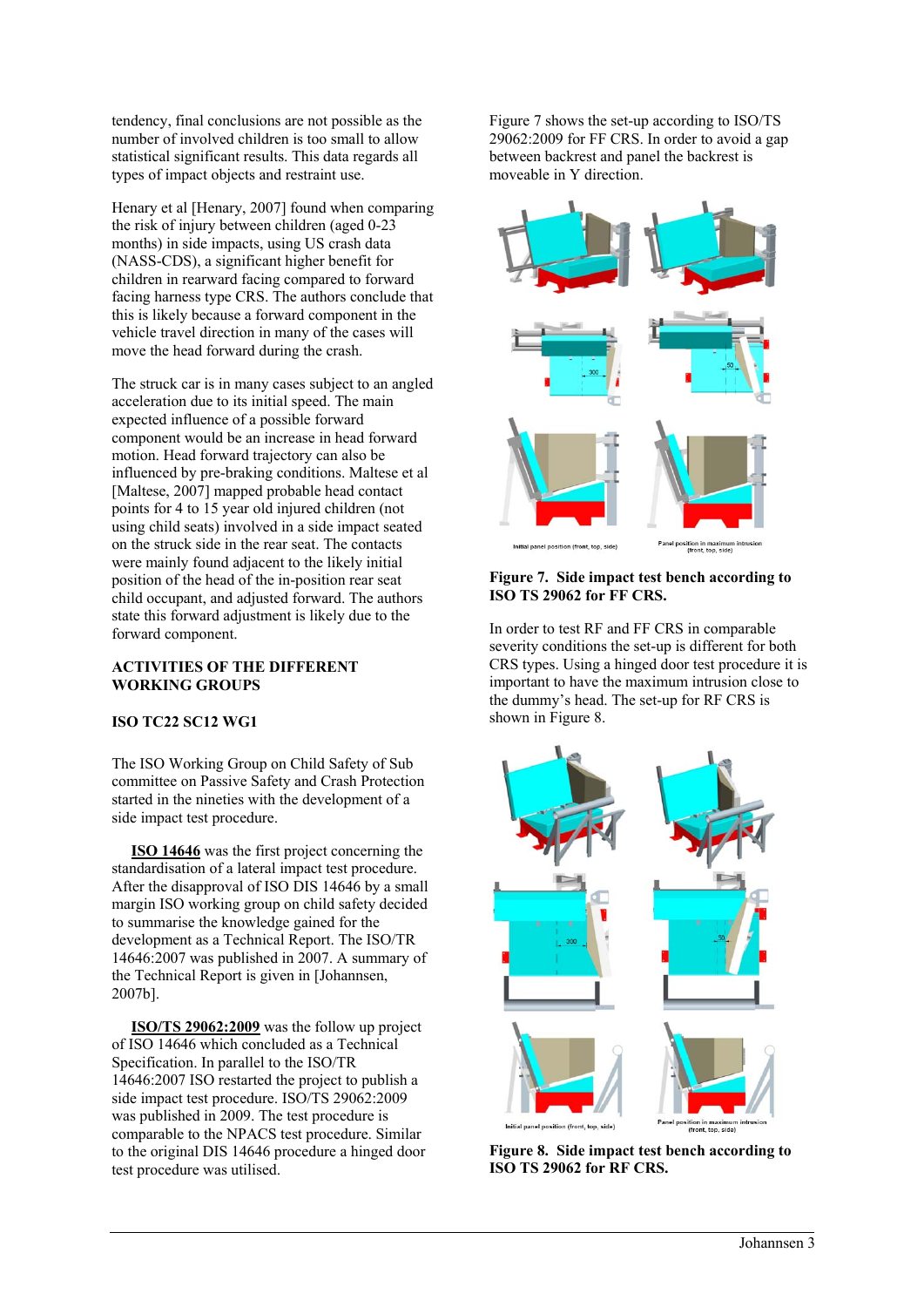During the ISO voting process for the test procedure mentioned above the GRSP Informal Group on CRS reviewed several existing side impact test procedures for CRS and came to the conclusion that the ISO one would not be acceptable for ECE regulation. This finding resulted in two implications:

- GRSP decided to develop a suitable test procedure based on existing (and draft) procedures and asked ISO to provide essential input parameters for this development (see below).
- The ISO test procedure has scarcely been used since the publication of ISO/TS 29062:2009

 **ISO/PAS 13396:2009** is the ISO TC22 SC12 WG1 reaction to the official request for assistance expressed in April 2008 by GRSP IG CRS, ISO working group on child safety compiled a summary of ISO/TR 14646:2007 and added recent research results. A draft of the document was presented to GRSP IG CRS in April 2009. ISO/PAS 13396:2009 was published in November 2009.

In summary the ISO PAS stated the following:

Intrusion loading is the most frequent cause of injuries in side impacts. For the protection of children in car side impact, a combined assessment of body kinematics and energy management capabilities of the CRS is important.

Looking at the different body regions, the head needs to be protected with highest priority, followed by neck and chest.

The test input parameters are defined by the intrusion (specified by intrusion shape, intrusion depth and intrusion velocity), the bench acceleration and  $\Delta v$ , as well as by geometrical properties. The parameters are summarised below:

- intrusion velocity: maximum between 7 m/s and 10 m/s at approximately 30 ms close to the dummy's head;
- intrusion depth: dynamic intrusion depths should be between 200 mm and 300 mm;
- sled acceleration range:  $10 \text{ g}$  to  $14 \text{ g}$  (sled Δv should be approximately 25 km/h);
- intrusion surface height: approx. 500 mm with respect to CR point;
- initial distance between CRS centre line and intrusion surface: approximately 300 mm.

Based on the results of the analysis of impact angles, the test procedure should focus on perpendicular impact.

Table 1 lists the essential input parameters and their respective weight as a proposed tool to assess different test procedures.

# **Table 1. Matrix of essential parameters to support the assessment of side impact test procedures [ISO/PAS 13396:2009, 2009]**

| <b>Essential parameter</b>                                           | Reference value                                                  | Weighing factor               |  |
|----------------------------------------------------------------------|------------------------------------------------------------------|-------------------------------|--|
| Loading conditions                                                   | intrusion loading                                                | А                             |  |
| Loading conditions                                                   | assessment of<br>occupant kinematics<br>and energy<br>management | А                             |  |
| Relevant body regions<br>to be addressed                             | 1 head<br>2. neck<br>3. chest                                    | 1: A<br>$2$ $\cdot$ B<br>3: B |  |
| Maximum intrusion<br>velocity                                        | 7 m/s to 10 m/s at<br>approx. 30 ms close to<br>the dummy's head | А                             |  |
| Maximum intrusion<br>depths                                          | 200 mm to 300 mm                                                 | R                             |  |
| Sled acceleration range                                              | 10 g to 14 g                                                     | C                             |  |
| Sled $\Delta v$                                                      | approx. 25 km/h                                                  | B                             |  |
| Intrusion surface height                                             | approx. 500 mm with<br>regard to CR line                         | B                             |  |
| Initial distance between<br>intrusion surface and<br>CRS centre line | approx. 300 mm                                                   | B                             |  |

# **GRSP IG CRS**

In order to develop a new regulation for the homologation of CRS to replace current ECE R44, UNECE Working Party on Passive Safety (GRSP) formed an Informal Group on CRS to prepare the new standard. One of the aims of this group is the introduction of a lateral impact test procedure. Analysis of several lateral impact test procedures for CRS resulted in the judgement that these are either not reflecting enough real world needs (fixed door), are in development (NHTSA) or are too complicated so that repeatability and reproducibility issues can be expected (ISO and NPACS). Following that, the group decided to develop its own test procedure. As considerable experience was gained during the development of the ISO test procedures, GRSP sent a formal request to ISO to support this activity by summarising the most important parameters that need to be considered for the development (see above). The specifications described in ISO/PAS 13396:2009 were considered as important input data for the GRSP test procedure. The intrusion velocity profile was considered as the most important parameter, as shown in Figure 9.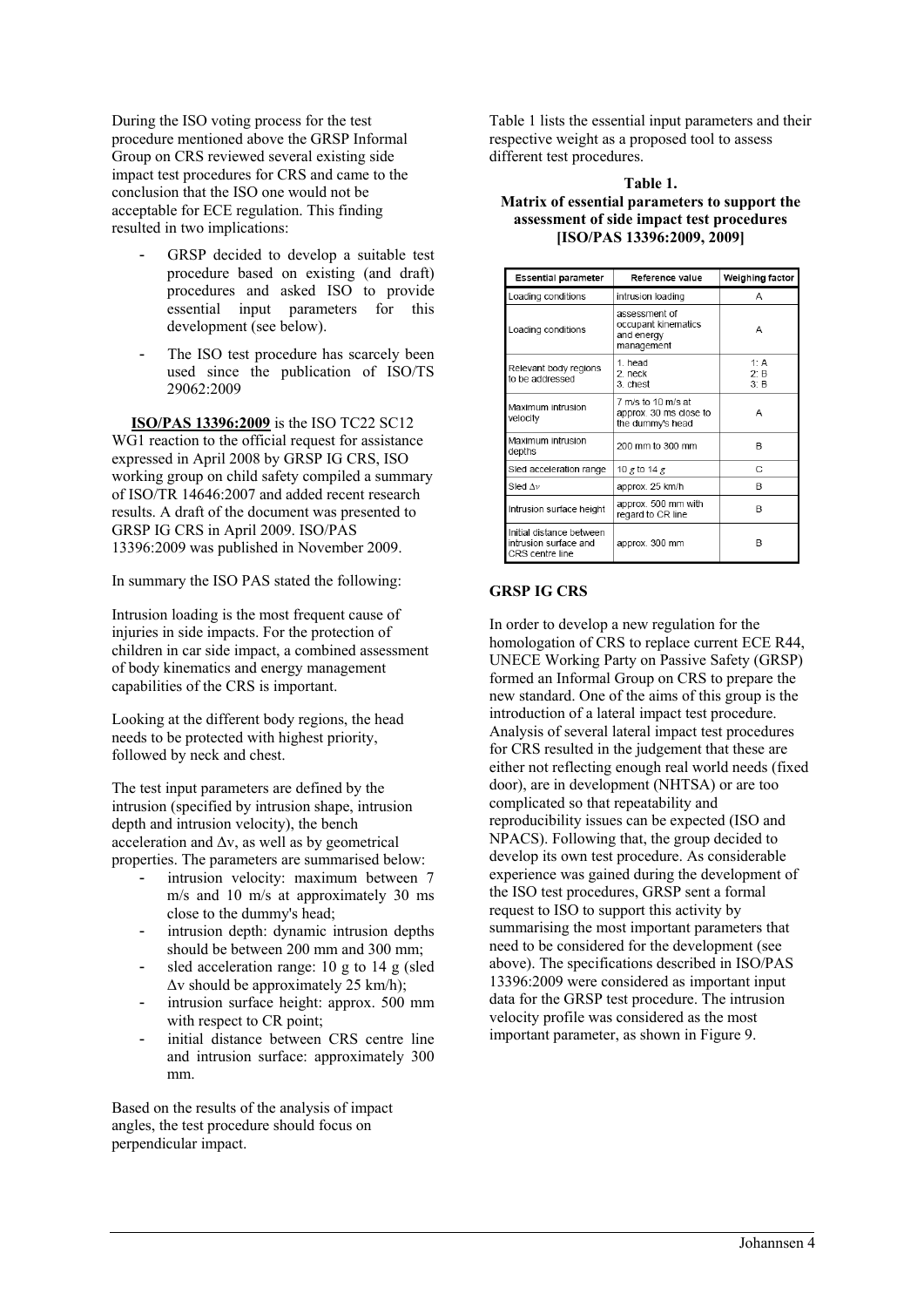

#### **Figure 9. Intrusion velocity profile according to ISO/PAS 13396:2009.**

 **Design requirements for the GRSP side impact test procedure** were defined in order to fulfil the following characteristics:

- simple in order to ensure good:
	- o repeatability
	- o reproducibility
- reasonable cost
- potential to be used in different sled systems
	- o deceleration sleds with different braking systems
	- o acceleration sleds
- capable to replicate the basics of lateral impact

Following the advice of ISO/PAS 13396:2009 it is essential for a lateral impact test procedure for CRS to replicate intrusion loading and acceleration loading.

In addition the dimensions of the intrusion surface, the allowed degree of freedom of the ISOFIX anchorages amongst others were considered. As a first step the group decided to focus on the head: namely head containment with addition of parameters such as head acceleration and HIC. Given the lack of scientific validated criteria and limits for lateral impact it was decided to use the head criteria and limits as defined for frontal impact. This approach was deemed to be pragmatic. Table 2 shows the current proposal for the lateral impact criteria to be used for the new ECE regulation.

**Table 2. Current proposal for lateral impact criteria** 

|                          | O0                                                                                                                       | Ο1  | Q1.5 | Q3              | Q6  |  |
|--------------------------|--------------------------------------------------------------------------------------------------------------------------|-----|------|-----------------|-----|--|
| <b>HIC</b>               | 600                                                                                                                      | 600 | 600  | 800             | 800 |  |
| $a3ms$ head              | 75g                                                                                                                      | 75g | 75a  | 80 <sub>q</sub> | 80q |  |
| head<br>contain-<br>ment | Head shall not pass through head<br>containment plane which is positioned in<br>a distance of [55] mm from panel outside |     |      |                 |     |  |

Following the experience of ISO TC22 SC12 WG1 the GRSP group considered the intrusion velocity as the main loading parameter which needs to be controlled precisely at the time of dummy loading. The intrusion velocity characteristics displayed in Figure 9 shows a fast increase of intrusion velocity in the beginning and a decreasing part of the velocity after the maximum. Figure 10 shows the general velocity change during lateral impact.



# **Figure 10. Velocity change during lateral impact (t<sub>c</sub>: time of contact between CRS and** side structure, t<sub>f</sub>: time of end of crash phase).

As the velocity characteristic before the contact between CRS and side structure is felt to be irrelevant for the test procedure the idea of the GRSP method was to replicate only the period after the contact ( $t_c$  to  $t_f$ ). Figure 11 shows the part of velocity characteristic that is considered for the GRSP test procedure.





In order to ensure the new test procedure can easily be installed in different labs the ECE R44 rear impact test procedure (initial velocity and stopping distance) was considered as a starting point. The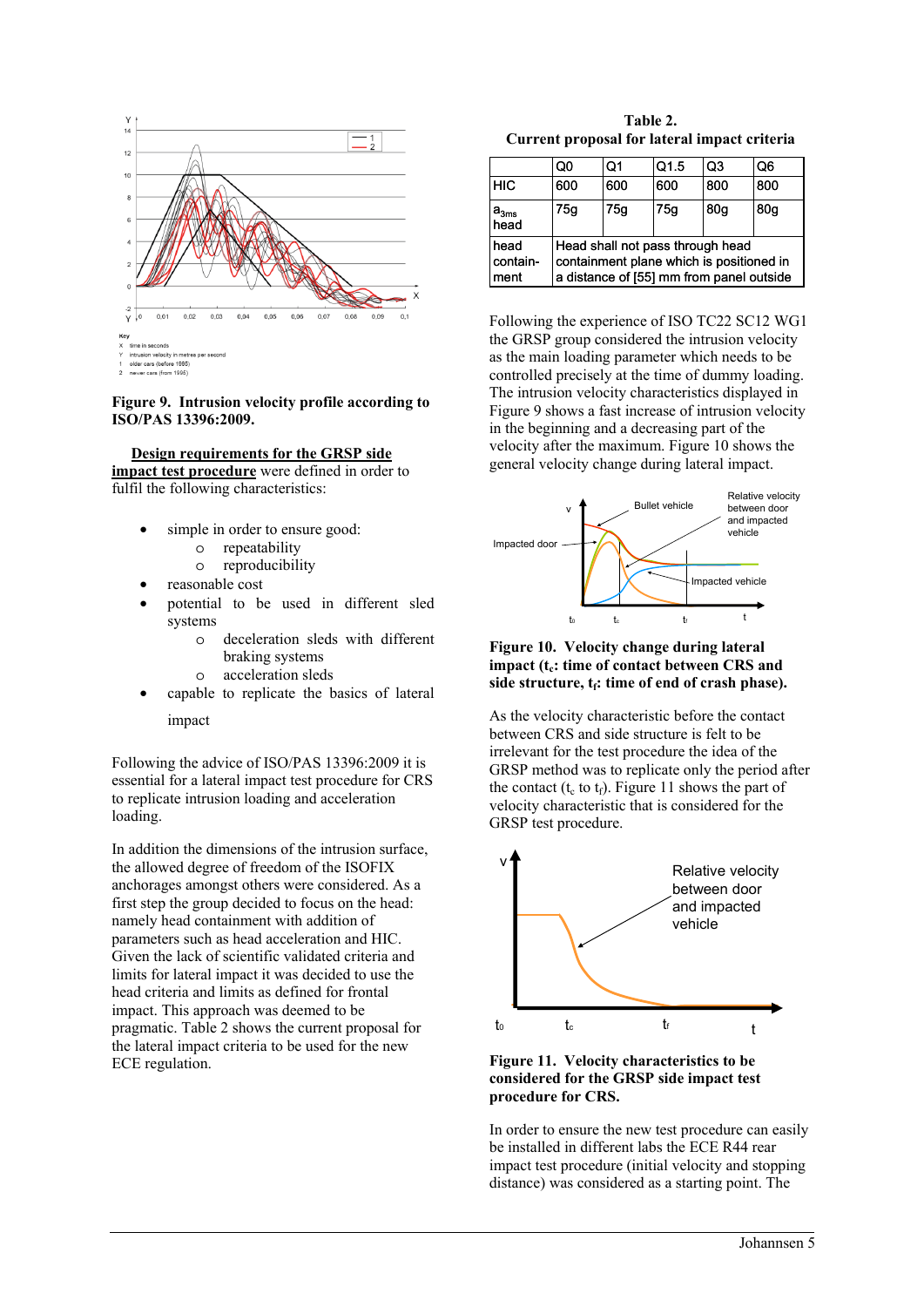(new) frontal impact test bench is mounted in an angle of 90° relative to the sled. A velocity change corridor between test bench and intrusion plane defines the test severity. Figure 12 shows an example for the practical realisation of the test procedure.



**Figure 12. Example for test set-up realisation.** 

 **Analysis of test severity** became relevant because testing showed considerable high dummy readings especially looking at the smallest dummy for each CRS group. Initially the delta-v corridor was using the maximum intrusion velocity as observed in the ISO research as the start velocity. In addition to the high dummy loading observed in the testing programme the optimisation of a group 1 FF CRS with a support leg for Q1 dummy to reduce the head acceleration resulted in worse head acceleration in a car-to-car test, although the head acceleration was reduced by 20% in the test procedure. Following that the test results were compared with results from recent car tests.

In an ECE R95 like test with a small family car produced between 2002 and 2009 the same baby shell as in the test procedure was used. The comparison of test results show considerable higher dummy readings in the test procedure compared to the car test, see Figure 13.



**Figure 13. Comparison of dummy readings between test procedure and small family car test.** 

In a more severe lateral impact test involving the AEMDB, i.e. using a heavier trolley and a stiffer barrier face compared to ECE R95, and a small van introduced in 2006, a comparable situation can be observed. For a infant carrier (baby shell) at the rear seat head loads and neck forces were considerably higher in the test procedure than in the car, while neck moments and chest and pelvis accelerations were at a comparable level, see Figure 14.



# **Figure 14. Comparison of dummy readings between test procedure and small van AEMDB car test RF CRS.**

In a forward facing group I CRS with top tether and installed at the front passenger seat, the dummy readings were comparable, see Figure 15.



#### **Figure 15. Comparison of dummy readings between test procedure and small van AEMDB car test FF CRS.**

From past testing it is well known that the acceleration loading is smaller with heavier dummies, which is mainly caused by the higher mass in conjunction with a comparable force level defined by the padding stiffness of intrusion surface and CRS. In contrast it becomes more challenging to keep the head inside the CRS with larger dummies. That means that the validation results with smaller dummies are more important than those with larger ones with respect to dummy readings such as accelerations, forces and moments.

The analysis of the reasons for the higher severity indicated that the main idea of the test procedure (to consider the intrusion velocity profile for the loading relevant period only) was not considered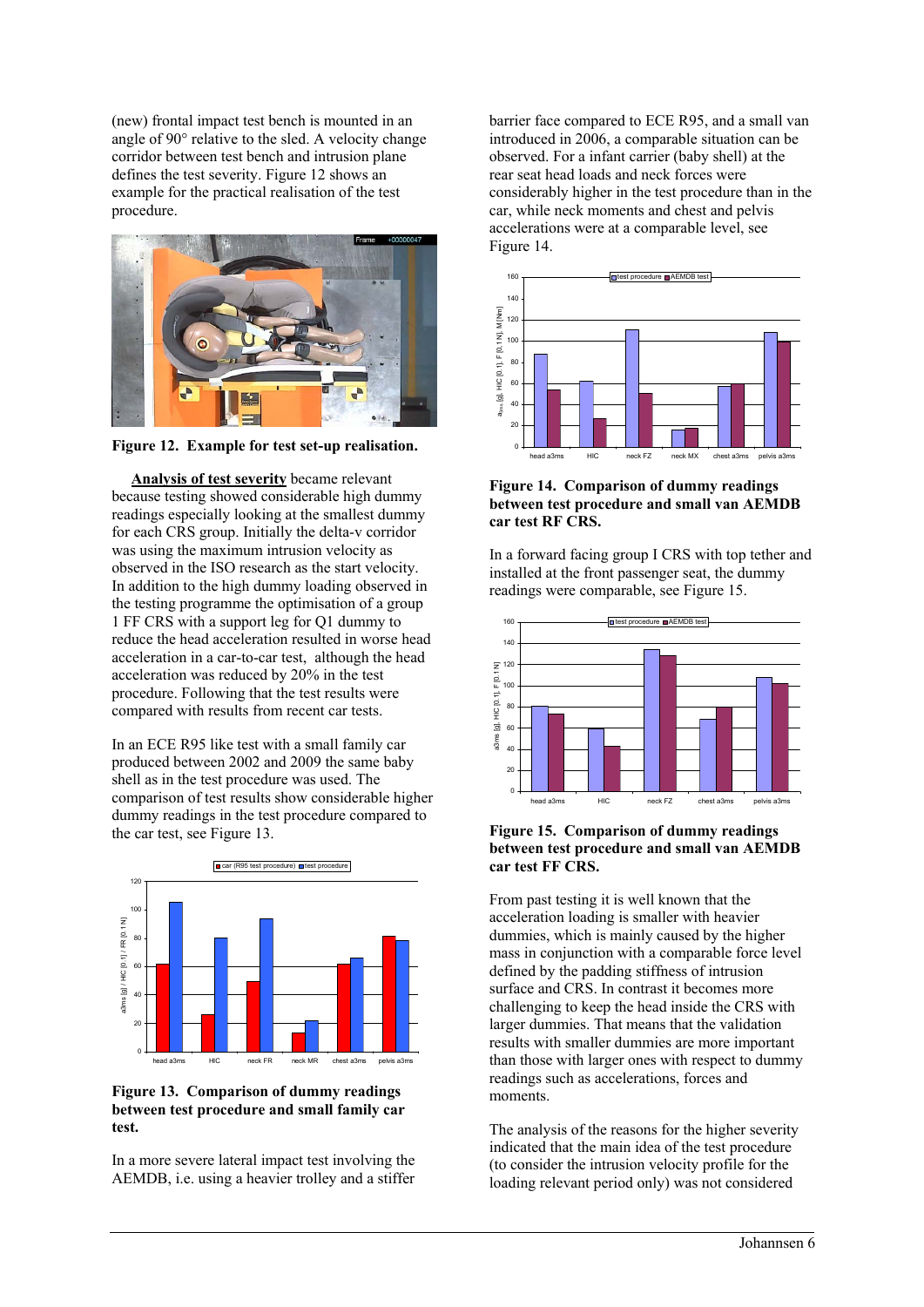correctly. Indeed no analysis of the timing issue took place before.

Analysis of videos and time histories from different barrier-to-car and car-to-car lateral impact tests involving child dummies indicated that the time of maximum head loading would be the best reference.

Maximum head loading was identified in these tests between 35 and 70 ms with average at 50 ms, see Figure 16.



**Figure 16. Time of maximum head acceleration in lateral impact tests with 6 different car models and 2 to 6 different CRS per car model.** 

As a result the average intrusion velocity at the time of maximum head acceleration (50 ms) would be approx. 3 m/s, see Figure 17.



**Figure 17. Relevant loading time in intrusion velocity characteristics proposed by ISO/PAS 13396:2009.** 

 **Description of the test procedure.** Taking into account the new requirement for the relative velocity between the test bench and the intruding panel the following corridor was plotted, Figure 18. In order to adjust the severity in accordance with the findings mentioned above the timing of head acceleration was analysed in the test procedure. While in car tests the maximum head acceleration occurs at approx. 50 ms head loading takes place in the test procedure at approx. 40 ms. Following that the corridor was designed to reach an average delta-v of 3 m/s at 40 ms.



**Figure 18. New lateral impact delta-v corridor.** 

Originally the corridor with reduced severity was more open in the beginning. However, based on numerical simulation results (see below) the corridor was made smaller. The stopping distance shall be 250 mm and the deceleration shall start when the distance between intruding surface and test bench centre line is 350 mm.



Figure 19. Definition of t<sub>0</sub> and intrusion.

The intrusion surface is defined to meet the requirements proposed by ISO/PAS 13396:2009 (height 500 mm above CR point) and covers the length of ISO R3 fixture in order not to miss any part of CRS, see Figure 20.



**Figure 20. Dimensions of the intrusion surface.** 

The intrusion panel padding follows the ISO/PAS 13396:2009 proposal. In addition to the dummy readings the head containment will be determined. In order to have an objective criterion a head containment plane with a distance of 55 mm to the intrusion surface was defined. The dummy's head shall not pass beyond that plane, see Figure 21.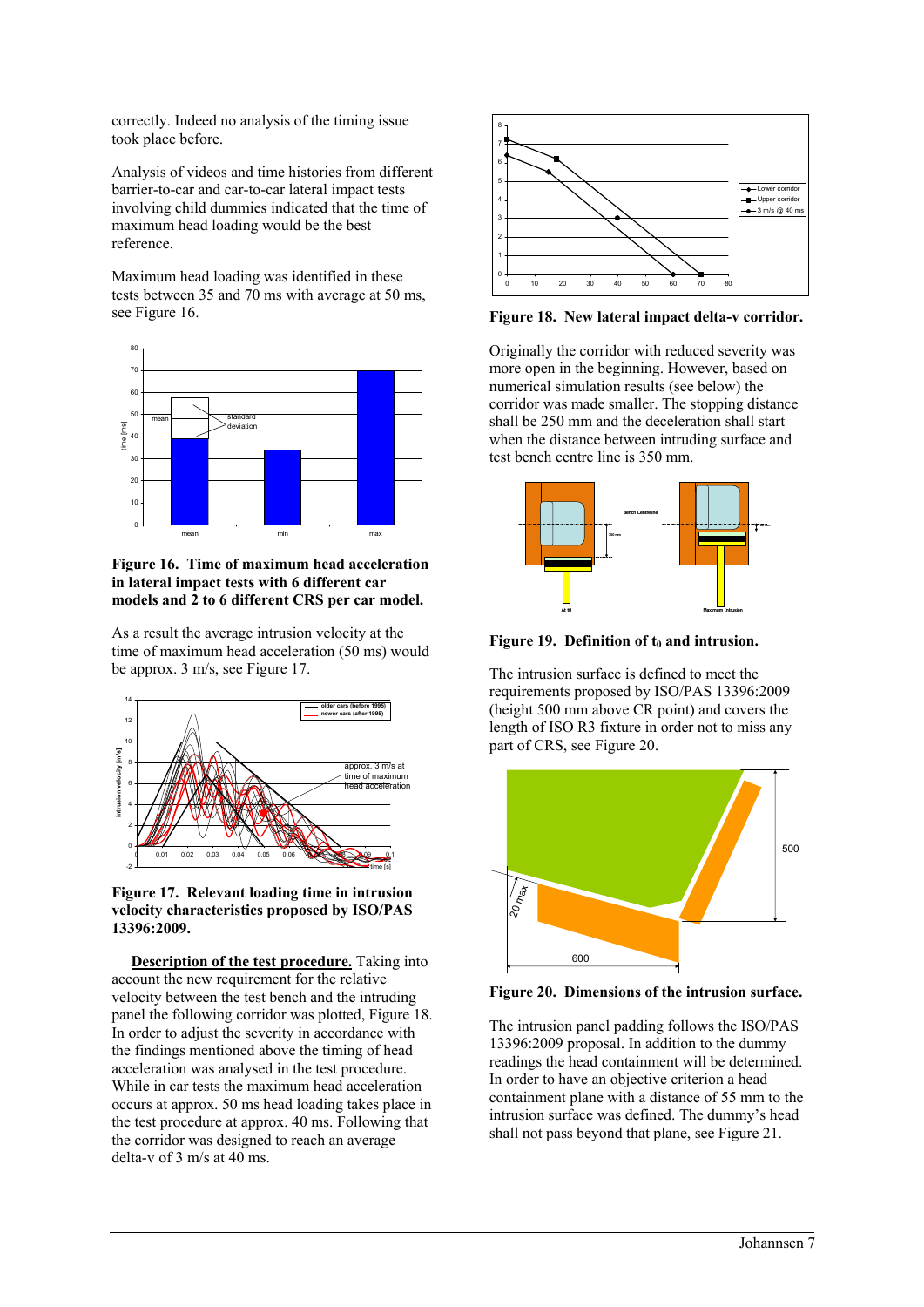

Head containment plane

# **Figure 21. Head containment plane marked with red line, CRS failed criterion.**

In addition to the technical parameters of the test procedure, CRS and dummy installation are of high importance in order to reach repeatable and reproducible test results. Therefore an installation procedure was defined. Key aspects of this installation procedure are summarised below:

- exact alignment of CRS with test bench centre line,
- exact alignment of dummy centre line with CRS centre line,
- arms shall be positioned symmetrical with elbows aligned with sternum,
- legs shall be positioned symmetrical.
- pre-impact dummy stability shall be controlled.

**Validation of the test procedure** took place

considering the following areas to be important:

- feasibility,
- appropriate test severity,
- repeatability,
- reproducibility.

Concerning feasibility it was considered to be important that the test procedure is usable with different types of CRS (i.e., infant carriers, large RF CRS, CRS with top tether and CRS with support leg) and with different types of test facilities (i.e., acceleration vs. deceleration sled systems and different braking systems). These parameters were considered when preparing the test matrix for the check of repeatability and reproducibility.

Up to date the following labs have contributed to the validation programme:

- Britax (Deceleration PU tubes),
- Dorel (Deceleration hydraulic brake),
- **IDIADA** (Acceleration sled)
- TUB (Deceleration bar brakes).

While the original delta-v corridor caused problems with PU tubes this issue was solved by the updated corridor. No other problems were observed with the other deceleration sled systems. The test procedure is less simple with acceleration sled systems. While

the intrusion surface can be fixed at the brake system of deceleration sleds, a double sled system is needed for an acceleration sled device. IDIADA decided to use a so called sled on sled system. The facility accelerates the main sled to which the intrusion surface is fixed. The test bench is fixed to another sled which is fixed to the main sled by a translational joint. In addition to the complexity of the sled system the interpretation of the input parameter is also less simple. While in deceleration sled devices the sled velocity is equal to the relative velocity between intruding surface and test bench, in the acceleration sled device both intrusion surface and test bench are moving. However, it was possible to install the lateral impact test procedure on an acceleration sled system and the test results are highly comparable with those of deceleration sled systems.

None of the tested CRS models (babyshell with base and support leg, group I RF with support leg, group I FF with support leg and group I FF with top tether) showed any issue to be reported.

That means that the feasibility of the test procedure is quite acceptable.

In order to check the severity level the AEMDB tests mentioned above are considered as reference.

The tests with an infant carrier even with the updated severity level indicate a considerably high dummy loading for the head in the test procedure. The other values are at a more comparable level, see Figure 22.



# **Figure 22. Comparison of results of test procedure and car tests for the baby shell.**

In contrast to the infant carrier dummy readings in the group 1 FF CRS with top tether are at a comparable level, see Figure 23.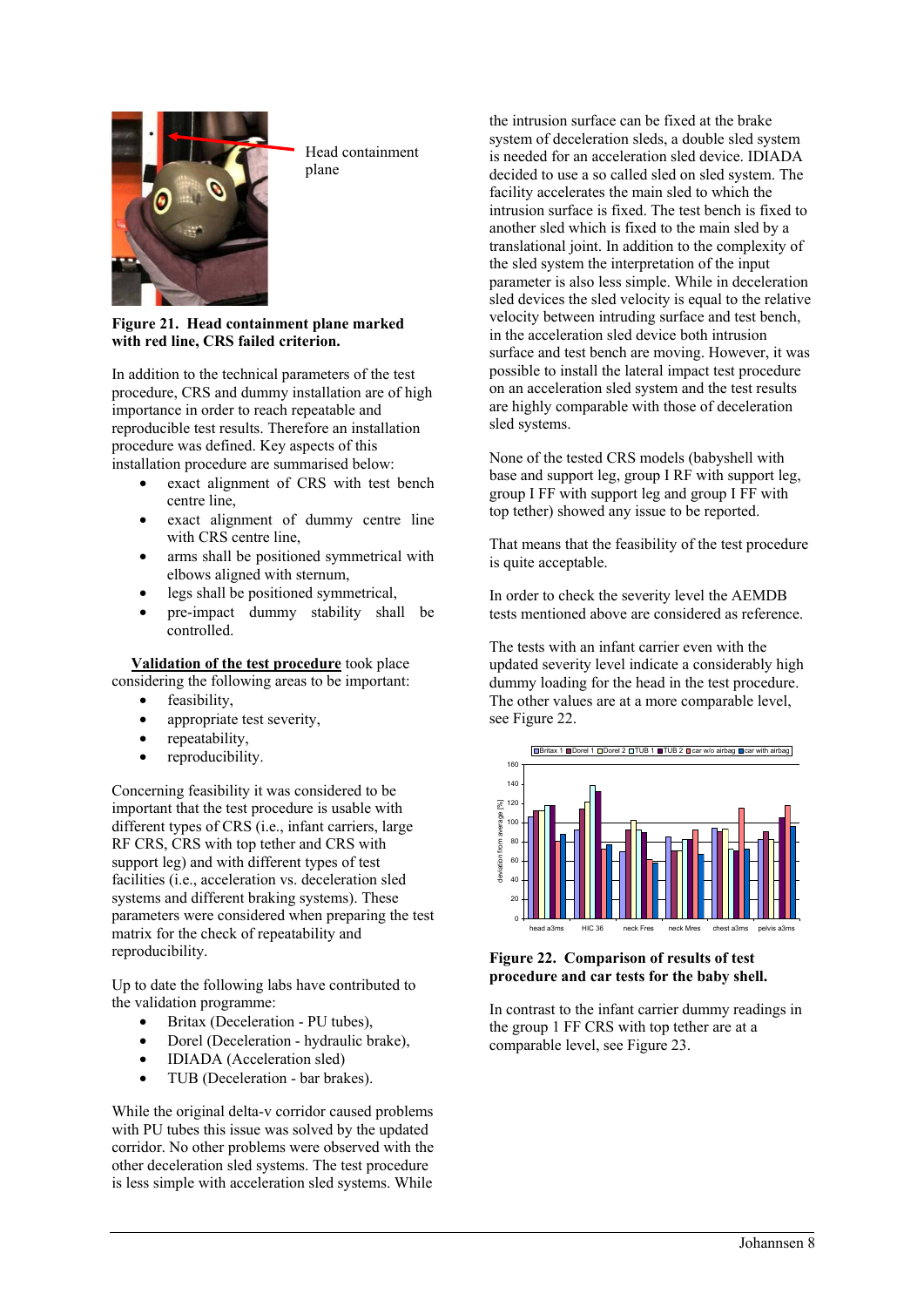

# **Figure 23. Comparison of results of test procedure and car tests for the group I CRS with TT.**

A comparison of tests with old and new corridor with different CRS and different dummies shows that even the new corridor is challenging for industry especially when looking at the smallest dummy per CRS size group, Figure 24.



# **Figure 24. Comparison of head loading depending on severity level, dummy size and tested product.**

During the tests for the validation of the protocol several products were found showing shortcomings with respect to the head containment criterion which is a must to protect children in lateral impact accidents.

Repeatability was analysed by running 5 tests with the same product in one lab. For different CRS products different labs were running the repeatability tests. The tests were performed using the original higher severity pulse. The coefficient of variation was used to assess repeatability. In well controlled dummy tests (e.g., pendulum tests) a coefficient of variation of 5% is considered to be good [Mertz, 2005]. For sled testing where variation is coming from the CRS, the dummy and CRS installation as well as variation in the sled behaviour higher variations can be expected. For head and pelvis acceleration the 5% limit is passed for all labs and CRS types. HIC and chest acceleration variation are close to 5% but exceed the threshold for one CRS type or in one lab, see Figure 25.



**Figure 25. Analysis of repeatability.** 

The analysis of reproducibility took place using the new test severity. The plan was to test different types of CRS in at least 3 different labs. Unfortunately the programme has not been finalised. In these three labs at least 2 tests for each product were conducted. Again the coefficient of variation was used to assess reproducibility. For most of the body regions, except the head, the coefficient of variation in the reproducibility tests exceeded 10%, see Figure 26.



**Figure 26. Analysis of reproducibility.** 

The analysis of repeatability and reproducibility indicates that the test procedure is sufficiently repeatable and reproducible for the main target body region, the head. Following the observation that reproducibility of head  $a_{3ms}$  is much better than HIC it is recommended to take only head  $a_{3ms}$  as head criterion into account.

In parallel to the testing validation programme parameter studies using numerical simulation and sled testing took place. The main aim of the parameter studies by simulation was to assess the influence of CRS position and delta-v characteristics on the test results. A group 0+ model in combination with Q1.5 dummy model was used for this study. Generally the dummy readings of physical tests and simulation runs were in a comparable level although the CRS model was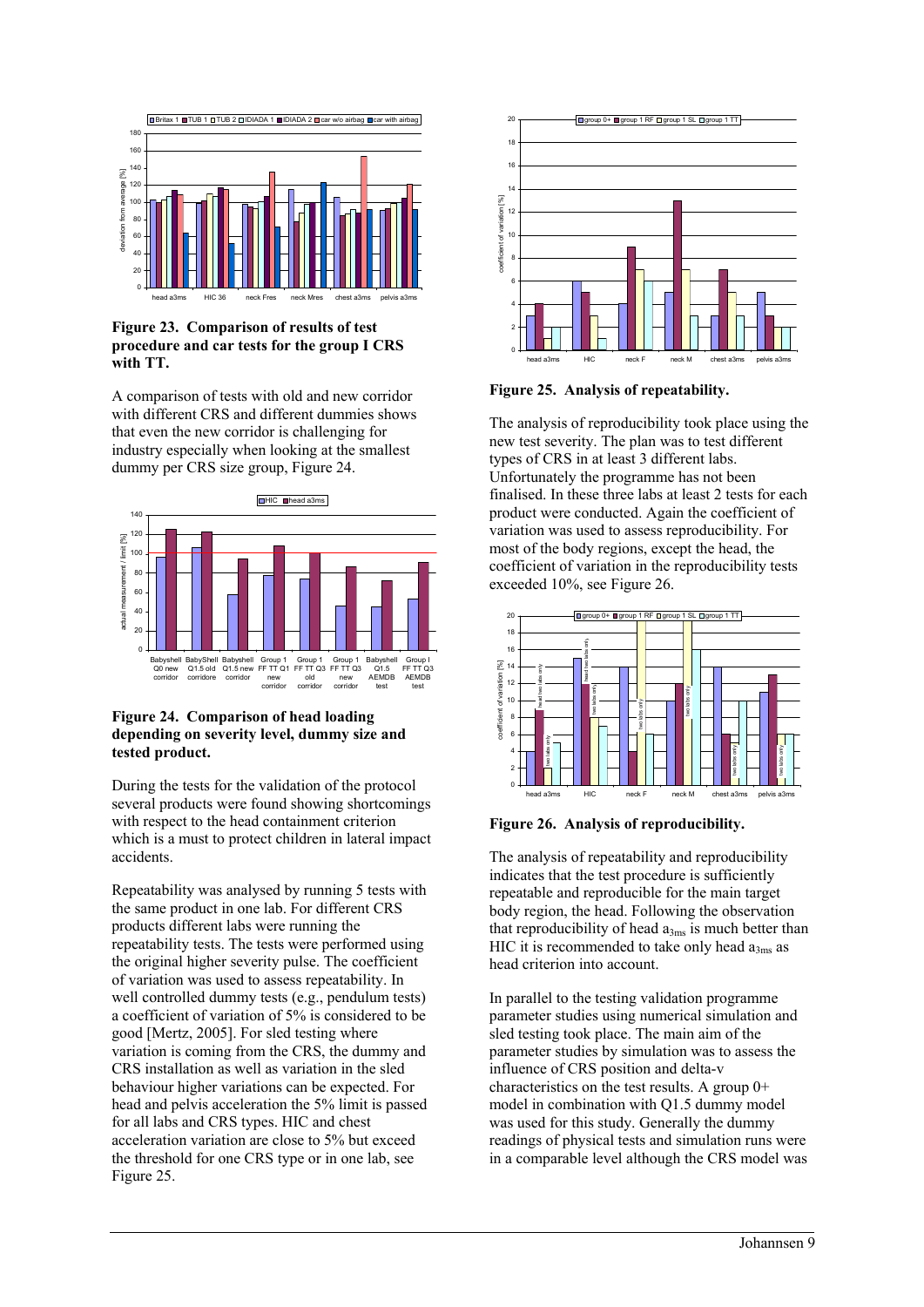not explicitly validated for lateral impact conditions.

The variation of the sled pulse showed considerable differences in the dummy readings. The sled pulse was varied in a way that borders of the corridor were used. The delta-v curves used for this study are shown in Figure 27. The time of "engagement" of the head is visualised for information.



**Figure 27. Sled velocity variation for numerical parameter analysis.** 

In the study the head a3ms varied between -20 and +40% compared to the baseline test, see Figure 28.



**Figure 28. Influence of pulse variation on dummy readings.** 

The main reason for the variation seems to be the CRS velocity at the time of impact as shown in Figure 29.



**Figure 29. CRS velocity profiles for the sled delta-v variation.** 

Small Deviations in the positioning of the CRS with respect to the bench centre line seems to cause a smaller variation, see Figure 30 and Figure 31.



**Figure 30. Dummy readings depending on CRS positioning.** 



# **Figure 31. Dummy readings depending on CRS angle from upright to reclined.**

In further sled tests the influence of the variable ISOFIX anchorages was checked and angled tests with 10° impact angle were analysed.

Restricting the ISOFIX anchorage points seems not to have major influence on the dummy readings for the tested products, see Figure 32. Earlier analysis of the timing of the movement of the anchorages is supporting this result. The movement of the ISOFIX anchorages seems to start after maximum dummy readings.



#### **Figure 32. Dummy readings depending on the allowed travel amount of ISOFIX anchorages.**

The influence of introducing an impact angle depends mainly on the individual product. However, for most of the tested CRS the influence was small, see Figure 33.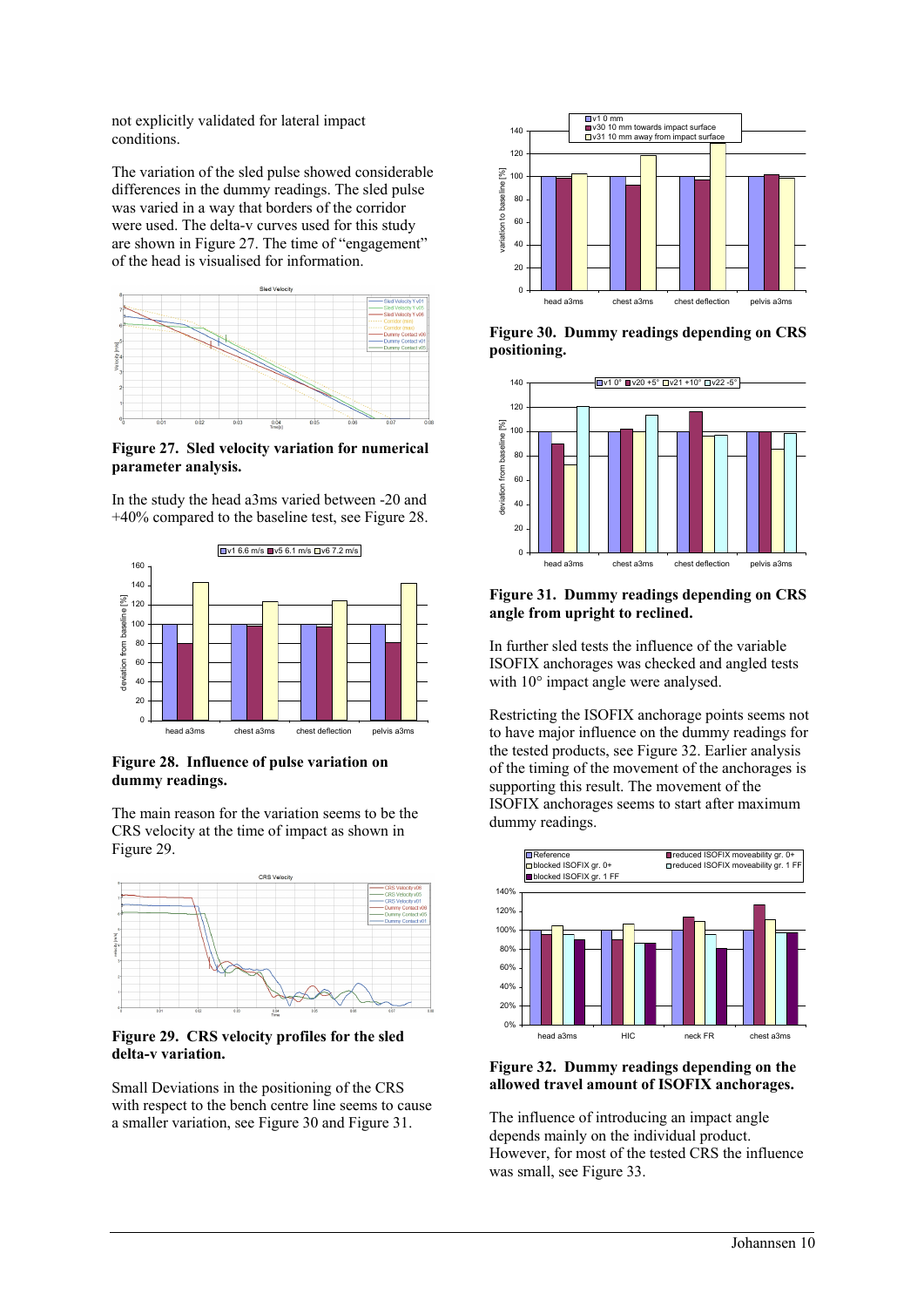

# **Figure 33. Dummy readings depending on impact angle.**

# **CONCLUSIONS**

Existing test procedures for the assessment of the lateral impact performance of child restraint systems were felt to be either too complicated to be used for the homologation of CRS or do not represent real world side accidents in a sufficient way. Following that the GRSP Informal Group on CRS developed a new test procedure utilising the knowledge gained in ISO TC22 SC12 WG1. This test procedure has been analysed in order to check the feasibility with different sled systems and different CRS types, test severity as well as repeatability and reproducibility. The results to date indicate that the procedure is feasible at different sled systems (deceleration sleds: PU tubes, bar brake and hydraulic brake; acceleration sled: sled on sled were tested so far) with different ISOFIX integral harness CRS types. The severity level tends to be higher than in reference tests for infant carriers and at an equal level for larger CRS. However, for larger CRS the fulfilment of the head containment criterion is more challenging. Good repeatability and reproducibility were obtained at least for the head acceleration, which is rated as the target body region. Although validation of the test procedure is still ongoing, it is expected that the procedure will be ready on time for introduction into ECE regulation.

#### **ACKNOWLEDGEMENTS**

Part of the work presented in this paper was cofunded by the European Commission within the  $7<sup>th</sup>$ Frame Work Programme (CASPER project, Grant Agreement no. 218564).

Further information concerning the CASPER project is available at the CASPER web site www.casper-project.eu.

# **REFERENCES**

Arbogast, K.B.; Chen, I.; Durbin, D.R.; Winston, F.K. Injury Risks for Children in Child Restraint

Systems in Side Impact Crashes IRCOBI Conference, Graz 2004

Crandall, J.; Sherwood, C. Factors Influencing the Performance of Rear Facing Restraints in Frontal Vehicle Crashes 3rd International Conference – Protection of Children in Cars, Munich, 2005

EEVC Working Group 18 Report Child Safety February 2006

Henary B, Sherwood CP, Crandall JR, Kent RW, Vaca FE, Arbogast KB, Bull MJ; Car safety seats for children: rear facing for best protection. Injury Prevention 2007; 13:398-402

Johannsen, H.; Weber, S.; Schindler, V.: CHILD Technical Report Selection of Side Impact Test Procedure 2006

Johannsen, H.; Menon, R.A. Short Report Forward Component in ISO Side Impact Test Procedure for CRS ISO TC22 / SC12 / WG1 / TF1, 2007a (ref. ISO/TC22/SC12/WG 1 N 797)

Johannsen, H.; Barley, G.; Carine, S.; Claeson, P.; Lundell, B.; Nojiri, K.; Renaudin, F.; van Rooij, L.; Siewertsen, A. Review of the Development of the ISO Side Impact Test Procedure for Child Restraint Systems ESV Conference, Lyon, 2007b

Jakobsson, L.; Isaksson-Hellmann, I.; Lundell, B. Safety for the Growing Child – Experience from Swedish Accident Data 19th ESV Conference, Washington DC, June 2005

Langwieder, K.; Hell, W.; Willson, H. Performance of Child Restrain systems in Real-Life Lateral Collisions 40th STAPP-Conference, Albuquerque, 1996.

Langwieder K. Verletzungsfolgen für Kinder als Insasse bei Pkw-Unfällen Innovative Kindersicherungen im Pkw, 2002 (in German).

Maltese MR, Locey CM, Jermakian JS, Nance ML, Arbogast KB Injury causation scenarios in belt-restrained nearside child occupants Stapp Car Crash Journal. Vol 51, 2007

Mertz, H. Calculation Methods & Acceptance Levels for Assessing Repeatability and Reproducibility (R &